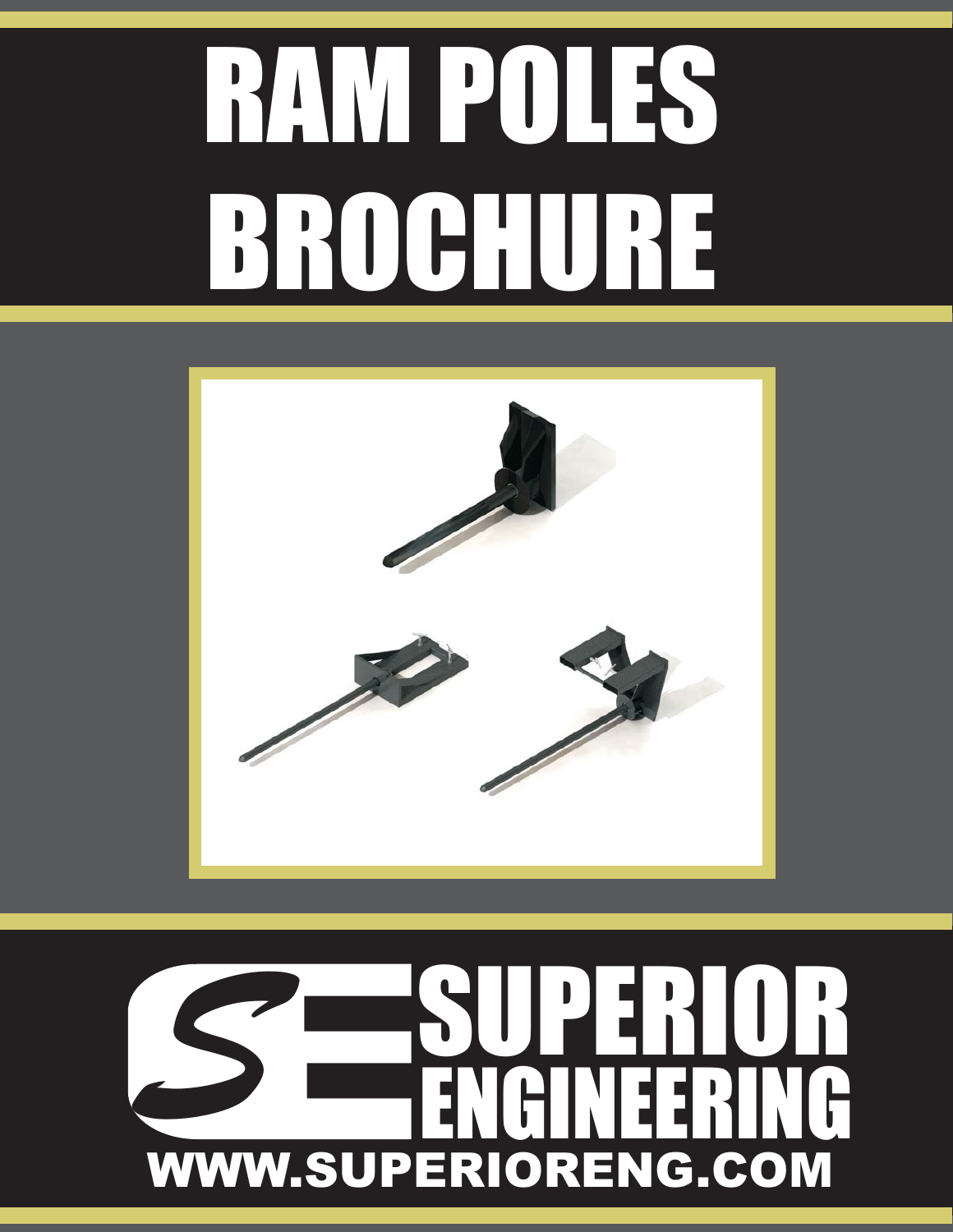

## INVERTED FORK MOUNTED











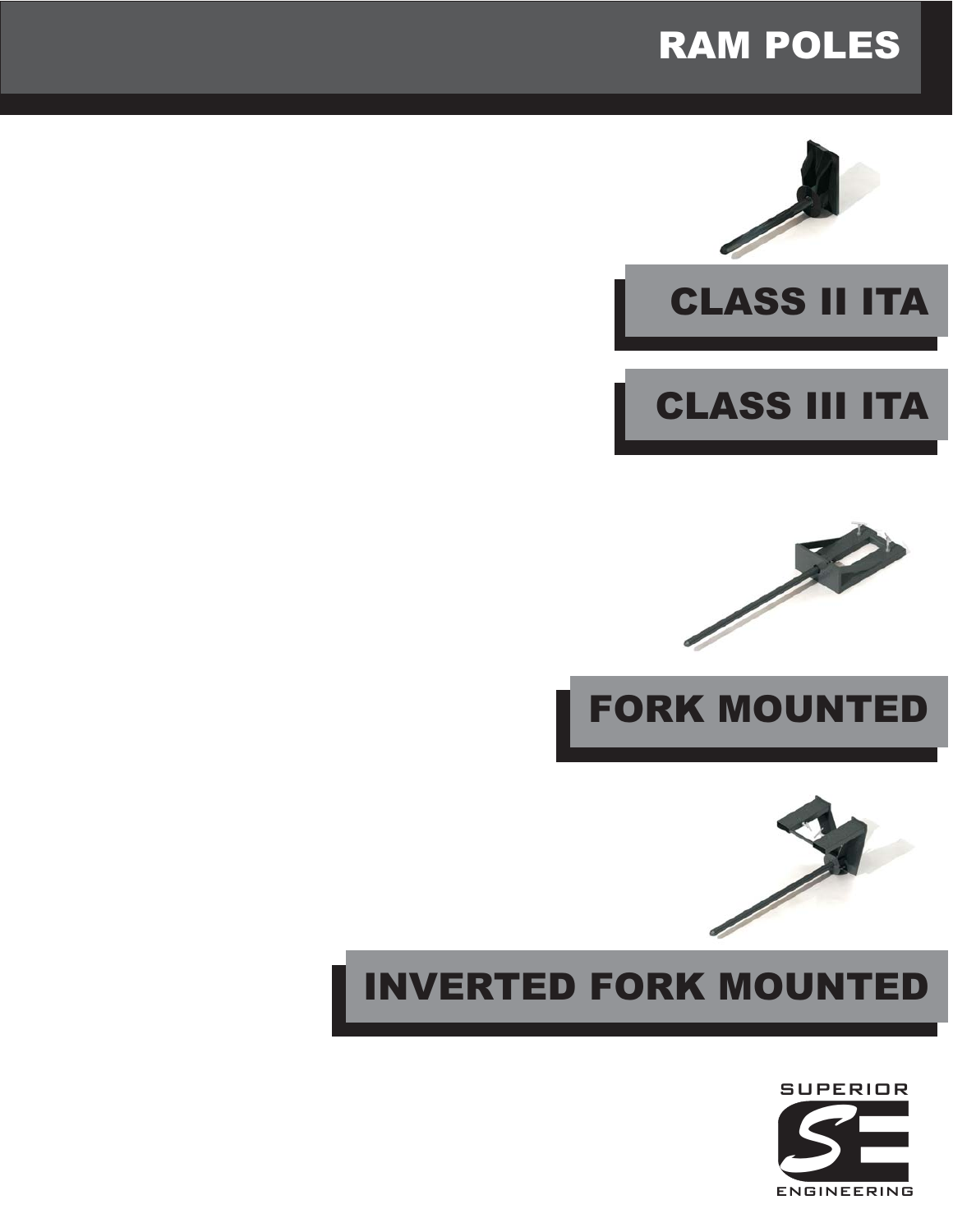## RAM POLES



All poles are replaceable

Bolts, washers and nuts retain the pole in a split sleeve collar for easy pole removal.

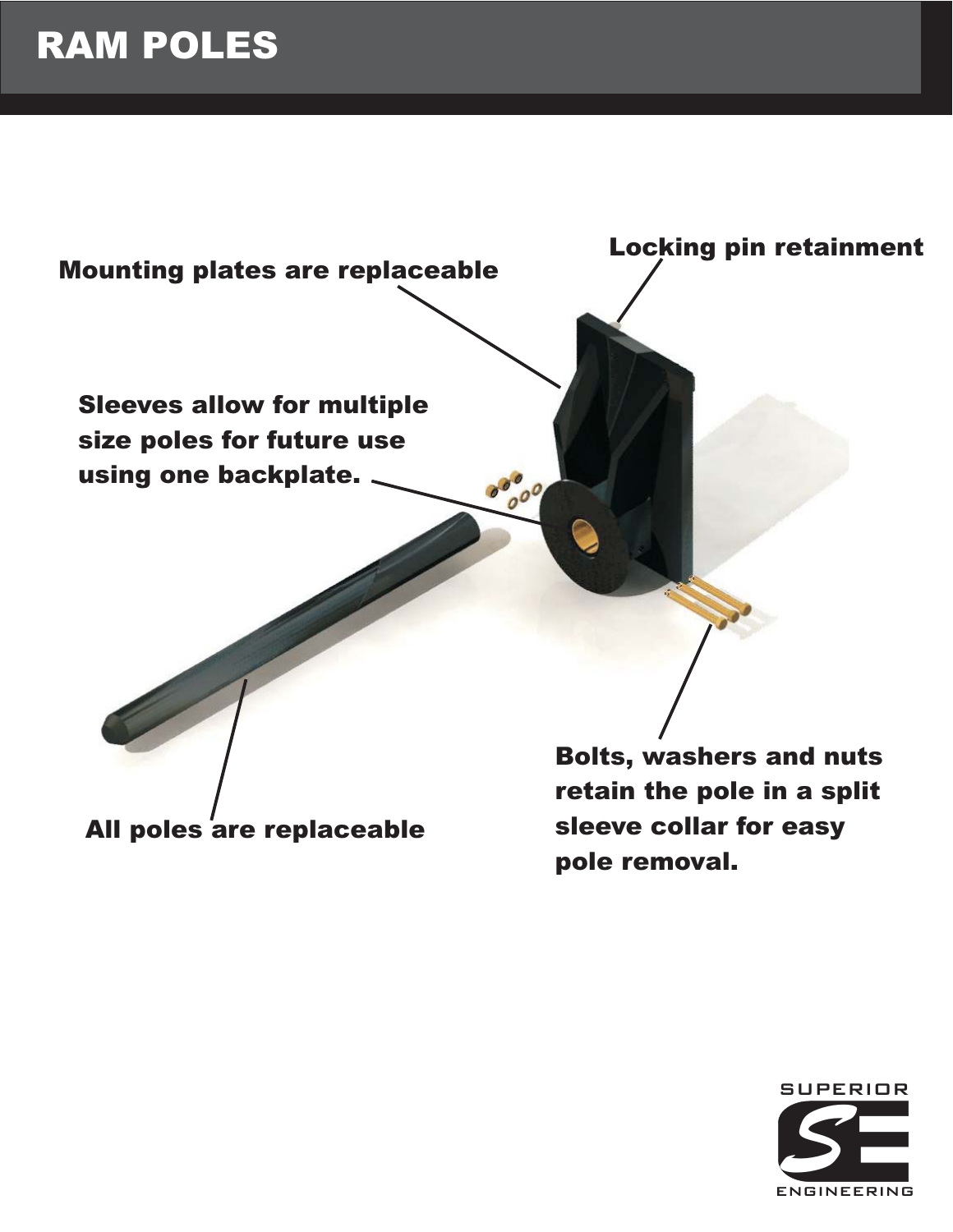## CARRIAGE MOUNT RAM POLES

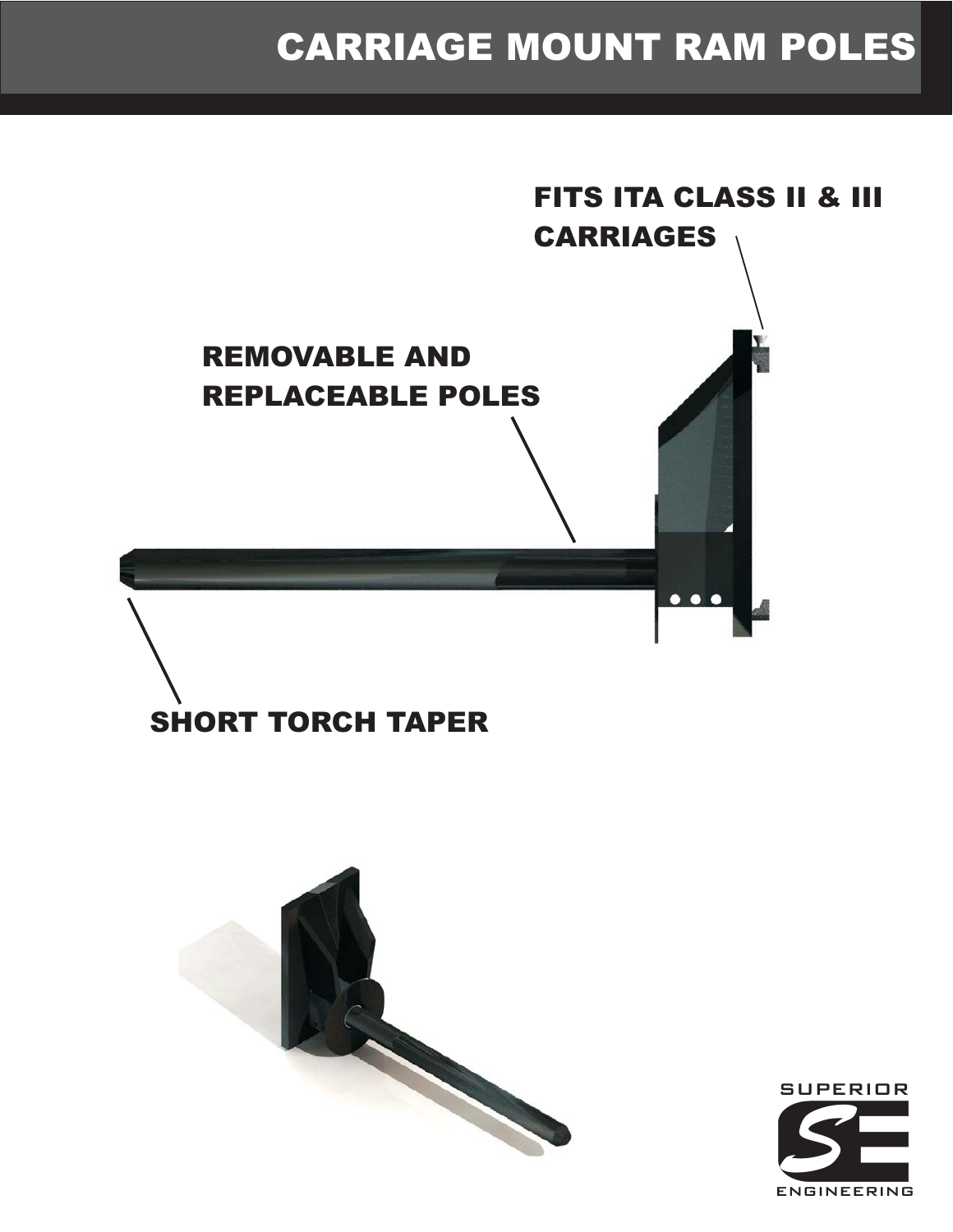## RAM POLES

Superior Engineering's carriage mounted ram poles offers a solution to roll handling requirements. Manufactured of the highest quality steel and workmanship, these rams perform under constant usage. The I.T.A. mountings are available in Class II, III, IV. A locking pin is used for securing the ram to the carriage. Standard diameters from 1.5" to 3.5" and lengths from 12" to 156" are available. Special sizes are available upon request. Refer to the Specification Sheet for L.L.C, H.C.G., V.C.G., weights and capacities.



#### **FEATURES**

-Rotatable and replaceable pole

-Locking pin to secure to carriage

-No tool needed for instalation

-Tapered to ease entry into core

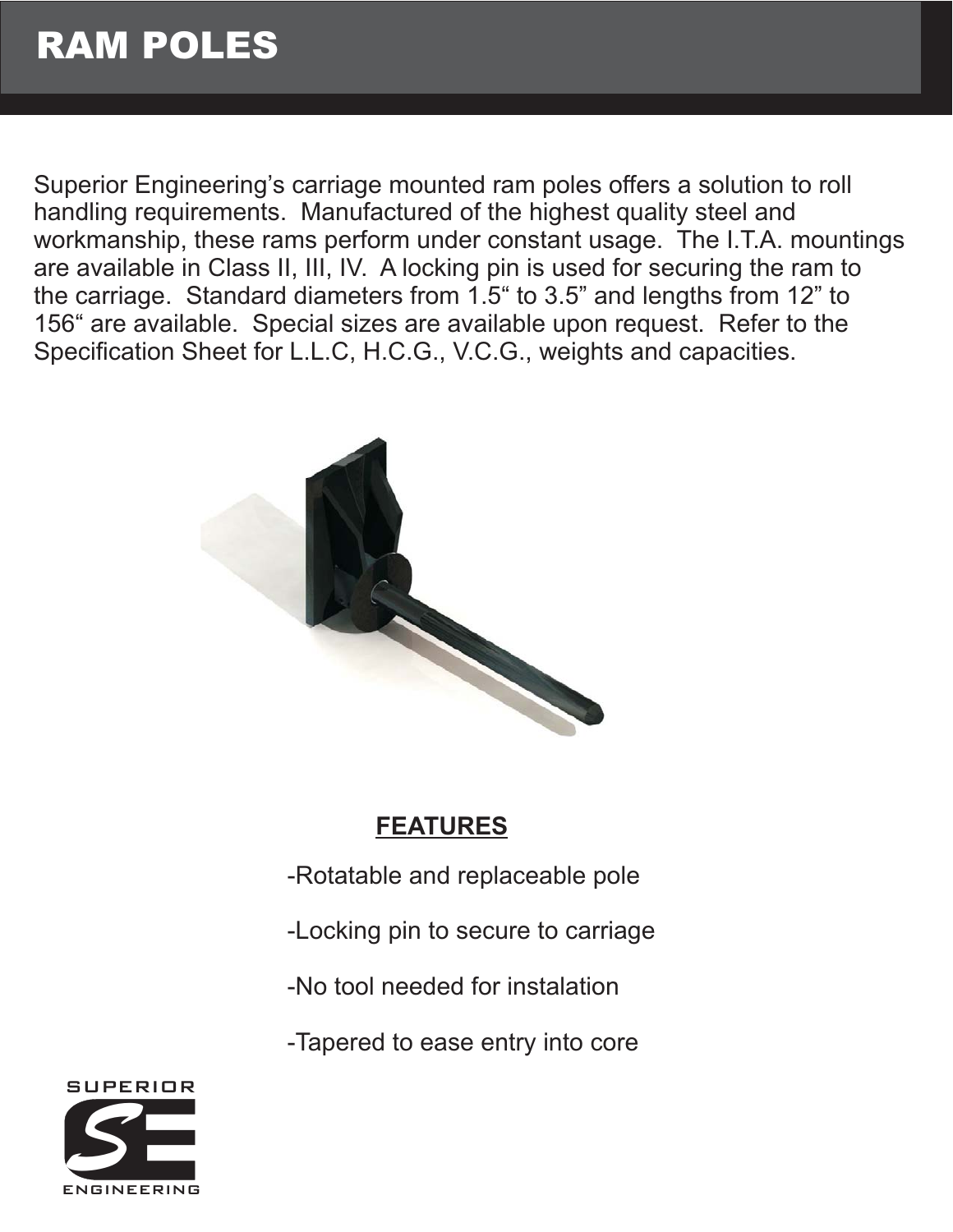## RAM POLES

## TAPER OPTIONS



Machine Taper to ½ the diameter of the pole.

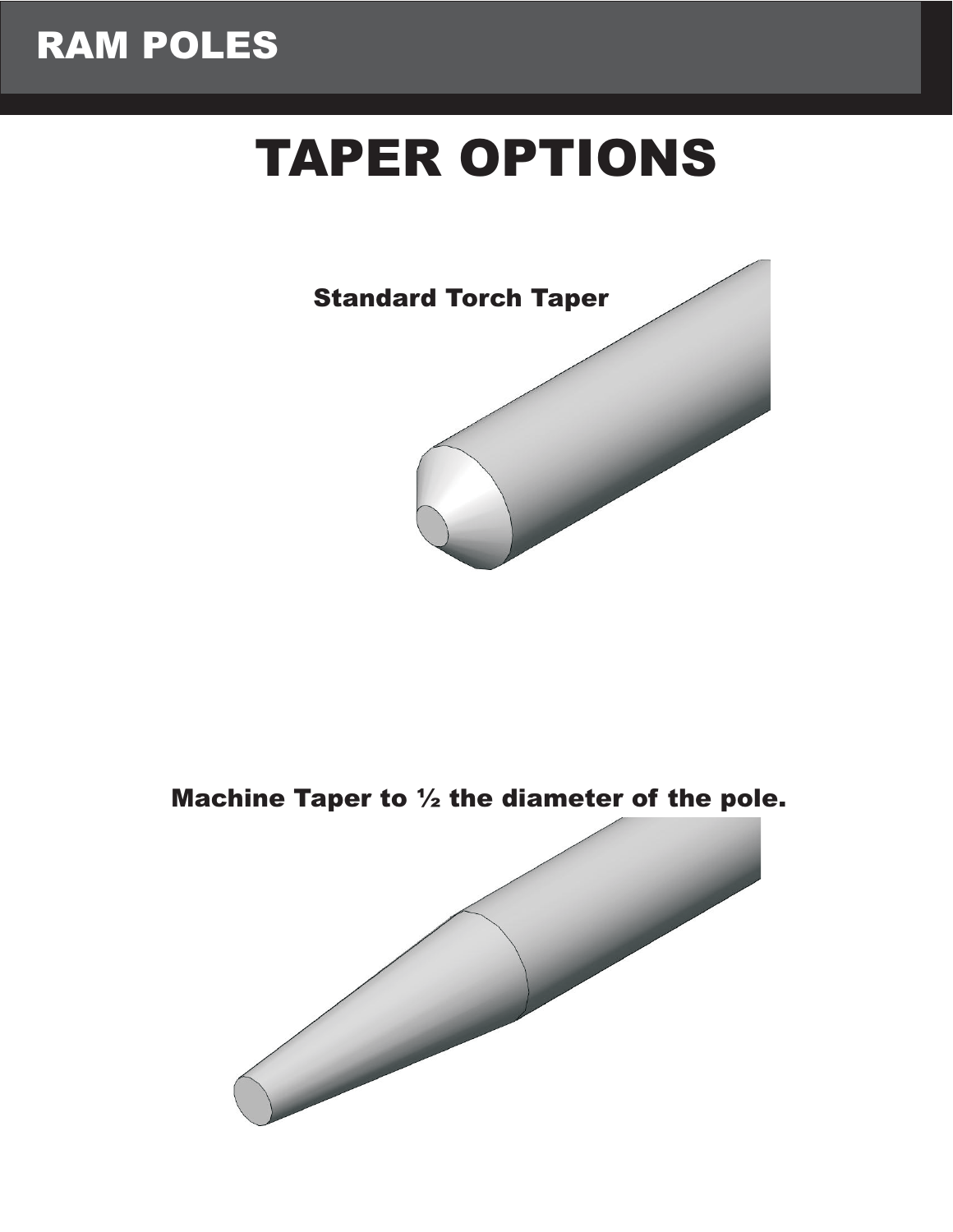RAM POLE SPECIFICATIONS

#### **ALL POLES UP TO 3" IN DIAMETER HAVE LLC OF 6.5" POLES 3.5" IN DIAMETER HAVE LLC OF 7.5"**

#### **RAM POLE CLASS II**

RP3.5120A 120" 490# 48.5" 7.1" 3810#<br>RP3.5144A 144" 558# 59.8" 7.0" 3175#

RP3.5144A

#### **RAM POLE CLASS III**

| <b>COMPLETE ASSEMBLIES</b>                                 |            |                                    |                |              |                 |                             | <b>COMPLETE ASSEMBLIES</b> |                                             |              |                              |              |                                                    |
|------------------------------------------------------------|------------|------------------------------------|----------------|--------------|-----------------|-----------------------------|----------------------------|---------------------------------------------|--------------|------------------------------|--------------|----------------------------------------------------|
| <b>MODEL NO.</b>                                           | LENGTH WGT |                                    | <b>HCG</b>     | <b>VCG</b>   | <b>CAPACITY</b> |                             | <b>MODEL NO.</b>           | LENGTH WGT                                  |              | <b>HCG</b>                   | <b>VCG</b>   | <b>CAPACITY</b>                                    |
| RAM POLES 1 - 1/2" DIAMETER<br>RAM POLES 2 - 1/2" DIAMETER |            |                                    |                |              |                 |                             |                            |                                             |              |                              |              |                                                    |
| RP1.548A                                                   | 48"        | 166#                               | 6.0"           | 9.3"         | 550#            |                             | RP2.548B                   | 48"                                         | 230#         | 10.6"                        | 9.9"         | 4050#                                              |
| RP1.560A                                                   | 60"        | 172#                               | 8.0"           | 9.2"         | 500#            |                             | RP2.560B                   | 60"                                         | 246#         | 14.2"                        | 9.6"         | 3240#                                              |
|                                                            |            |                                    |                |              |                 |                             | RP2.572B                   | 72"                                         | 263#         | 18.1"                        | 9.4"         | 2700#                                              |
|                                                            |            | RAM POLES 1 -3/4" DIAMETER         |                |              |                 |                             | RP2.584B                   | 84"                                         | 279#         | 21.9"                        | 9.2"         | 2370#                                              |
| RP1.7548A                                                  | 48"        | 176#                               | 7.3"           | 9.1"         | 675#            |                             | RP2.596B                   | 96"                                         | 296#         | 26.6"                        | 9.0"         | 2025#                                              |
| RP1.7560A                                                  | 60"        | 184#                               | 9.6"           | 8.9"         | 540#            |                             | RP2.5108B                  | 108"                                        | 313#         | 31.1"                        | 8.0"         | 1800#                                              |
| RP1.7572A                                                  | 72"        | 192#                               | 12.5"          | 8.8"         | 450#            |                             | RP2.5120B                  | 120"                                        | 330#         | 35.8"                        | 8.7"         | 1620#                                              |
|                                                            |            |                                    |                |              |                 |                             | RP2.5144B                  | 144"                                        | 363#         | 45.5"                        | 8.5"         | 1350#                                              |
| <b>RAM POLES 2" DIAMETER</b>                               |            |                                    |                |              |                 | RAM POLES 2 - 3/4" DIAMETER |                            |                                             |              |                              |              |                                                    |
| RP2.48A                                                    | 48"        | 183#                               | 9.0"           | 9.0          | 1350#           |                             | RP2.7548B                  | 48"                                         | 245#         | 11.9"                        | 9.7"         | 5400#                                              |
| RP2.60A                                                    | 60         | 193#                               | 11.8"          | 8.8"         | 1080#           |                             | RP2.7560B                  | 60"                                         | 265#         | 15.8"                        | 9.4"         | 4320#                                              |
| RP2.72A                                                    | 72"        | 200#                               | 15.3"          | 8.6"         | 900#            |                             | RP2.7572B                  | 72"                                         | 287#         | 19.9"                        | 9.1"         | 3600#                                              |
| RP2.84A                                                    | 84"<br>96" | 219#                               | 17.7"<br>22.2" | 8.5"<br>8.4" | 790#            |                             | RP2.7584B                  | 84"                                         | 305#         | 24.0"                        | 9.0"         | 3160#                                              |
| <b>RP2.96A</b><br>RP2.108                                  | 108"       | 229#<br>240#                       | 26.2"          | 8.3"         | 675#<br>600#    |                             | RP2.7596B                  | 96"                                         | 325#         | 29.2"                        | 8.8"         | 3160#                                              |
| RP2.120A                                                   | 120"       | 250#                               | 30.4"          | 8.2"         | 540#            |                             | RP2.75108B                 | 108"                                        | 345#         | 34.0"                        | 8.6"         | 2700#                                              |
| RP2.144A                                                   | 144"       | 272#                               | 39.0"          | 8.0"         | 450#            |                             | RP2.75120B                 | 120"                                        | 366#         | 38.9"                        | 8.5"         | 2508#                                              |
|                                                            |            |                                    |                |              |                 |                             | RP2.75126B                 | 126"                                        | 376#         | 41.4"                        | 8.4"         | 2200#                                              |
|                                                            |            | <b>RAM POLES 2 - 1/2" DIAMETER</b> |                |              |                 |                             | RP2.75144B                 | 144"                                        | 416#         | 48.0"                        | 8.0"         | 1800#                                              |
|                                                            |            |                                    |                |              |                 |                             | RP2.75156B                 | 156"                                        | 426#         | 54.3"                        | 8.1"         | 1650#                                              |
| RP2.548A                                                   | 48"        | 213#                               | 11.4"          | 8.5"         | 4050#           |                             | RP2.75168B                 | 168"                                        | 446#         | 59.6"                        | 8.0"         | 1550#                                              |
| RP2.560A                                                   | 60"        | 229#                               | 15.2"          | 8.4"         | 3240#           |                             |                            |                                             |              |                              |              |                                                    |
| RP2.572A<br>RP2.584A                                       | 72"<br>84" | 246#<br>262#                       | 19.3"<br>22.7" | 8.2"<br>8.1" | 2700#<br>2370#  |                             |                            |                                             |              | <b>RAM POLES 3" DIAMETER</b> |              |                                                    |
| RP2.596A                                                   | 96"        | 279#                               | 28.2"          | $8.0"$       | 2025#           |                             | RP3.48B                    | 48"                                         | 261#         | 13.0"                        | 9.5"         | 7050#                                              |
| RP2.5108A                                                  | 108"       | 296#                               | 32.9"          | 7.8"         | 1800#           |                             | RP3.60B                    | 60"                                         | 285#         | 17.4"                        | 9.2"         | 5640#                                              |
| RP2.5120A                                                  | 120"       | 313#                               | 37.6"          | 7.8"         | 1620#           |                             | RP3.72B                    | 72"                                         | 309#         | 22.0"                        | 8.9"         | 4675#                                              |
| RP2.5144A                                                  | 144"       | 346#                               | 47.7"          | 7.6"         | 1350#           |                             | RP3.84B                    | 84"                                         | 333#         | 26.0"                        | 8.7'         | 4126#                                              |
|                                                            |            |                                    |                |              |                 |                             | RP3.96B                    | 96"                                         | 357#         | 32.0"                        | 8.5"         | 3525#                                              |
|                                                            |            | <b>RAM POLE 2 3/4: DIAMETER</b>    |                |              |                 |                             | RP3.108B                   | 108"                                        | 381#         | 37.0"                        | 8.4"         | 3116#                                              |
| RP2.7548A                                                  | 48"        |                                    | 12.9"          | 8.4"         | 5400#           |                             | RP3.120B<br>RP3.144B       | 120"<br>144"                                | 405#<br>453# | 42.0"<br>52.3"               | 8.2"<br>8.0" | 2820#<br>2350#                                     |
| RP2.7560A                                                  | 60"        | 228#<br>248#                       | 16.8"          | 8.2          | 4320#           |                             | RP3.156B                   | 156"                                        | 476#         | 57.8"                        | 8.0"         | 2169#                                              |
| RP2.7572A                                                  | 72"        | 270#                               | 21.3"          | 8.0"         | 3600#           |                             |                            |                                             |              |                              |              |                                                    |
| RP2.7584A                                                  | 84"        | 288#                               | 26.9"          | 7.9"         | 3160#           |                             |                            |                                             |              | RAM POLES 3 - 1/2" DIAMETER  |              |                                                    |
| RP2.7596A                                                  | 96"        | 308#                               | 30.7"          | 8.0"         | 2700#           |                             |                            |                                             |              |                              |              |                                                    |
| RP2.75108A                                                 | 108"       | 328#                               | 35.7"          | 7.7"         | 2508#           |                             | RP3.548B                   | 48"                                         | 304#         | 15.7"                        | 9.0"         | 9525#                                              |
| RP2.75120A                                                 | 120"       | 349#                               | 40.7"          | 7.6"         | 2200#           |                             | RP3.560B<br>RP3.572B       | 60"                                         | 338#         | 20.5"                        | 8.6"         | 7620#<br>6350#                                     |
| RP2.75126A                                                 | 126"       | 359#                               | 43.3"          | 7.5"         | 2150#           |                             | RP3.584B                   | 72"<br>84"                                  | 372#<br>405# | 25.5"<br>30.0"               | 8.4"<br>8.2" | 5442#                                              |
| RP2.75144A                                                 | 144"       | 389#                               | 51.2"          | 7.4"         | 1800#           |                             | RP3.596B                   | 96"                                         | 439#         | 36.0"                        | 8.0"         | 4762#                                              |
| RP2.75156A                                                 | 156"       | 409#                               | 56.0"          | 7.4"         | 1650#           |                             | RP3.5108B                  | 108"                                        | 473#         | 41.4"                        | 7.9"         | 4233#                                              |
| RP2.75168A                                                 | 168"       | 429#                               | 62.0"          | 7.3"         | 1550#           |                             | RP3.5120B                  | 120"                                        | 507#         | 47.0"                        | 7.8"         | 3810#                                              |
|                                                            |            |                                    |                |              |                 |                             | RP3.5144B                  | 144"                                        | 575#         | 58.0"                        | 7.6"         | 3175#                                              |
|                                                            |            | <b>RAM POLES 3" DIAMETER</b>       |                |              |                 |                             | RP3.5156B                  | 156"                                        | 604#         | 64.0"                        | 7.2"         | 2930#                                              |
| RP3.48A                                                    | 48"        | 244#                               | 14.0"          | 8.3"         | 7050#           |                             |                            |                                             |              |                              |              |                                                    |
| RP3.60A<br>RP3.72A                                         | 60"<br>72" | 268#<br>292#                       | 18.0"<br>23.0" | 8.0"<br>7.9" | 5640#<br>4675#  |                             |                            |                                             |              |                              |              |                                                    |
| RP3.84A                                                    | 84"        | 316#                               | 27.5"          | 7.7"         | 4126#           |                             |                            |                                             |              |                              |              |                                                    |
| RP3.96A                                                    | 96"        | 340#                               | 33.0"          | 7.6"         | 3525#           |                             |                            |                                             |              |                              |              |                                                    |
| RP3. 108A                                                  | 108"       | 364#                               | 37.3           | 7.5"         | 3116#           |                             |                            |                                             |              |                              |              |                                                    |
| RP3. 120A                                                  | 120"       | 388#                               | 43.5"          | 7.4"         | 2820#           |                             |                            |                                             |              |                              |              | SUPERIOR ENGINEERING, PO BOX 547, BELTON, SC 29627 |
| RP3. 144A                                                  | 144"       | 436#                               | 54.4"          | 7.3"         | 2350#           |                             |                            | TEL (864) 226-8799 OR 1-800-359-3052        |              |                              |              |                                                    |
| RP3. 156A                                                  | 156"       | 460#                               | 58.8"          | 7.2"         | 2169#           |                             |                            | <b>WEBSITE ADDRESS: WWW.SUPERIORENG.COM</b> |              |                              |              |                                                    |
| RAM POLES 3 - 1/2" DIAMETER                                |            |                                    |                |              |                 |                             |                            |                                             |              |                              |              |                                                    |
| RP3.548A                                                   | 48"        | 287#                               | 15.6"          | 7.9"         | 9525#           |                             |                            |                                             |              |                              |              |                                                    |
| RP3.560A                                                   | 60"        | 321#                               | 20.6"          | 7.7"         | 7620#           |                             |                            |                                             |              |                              |              |                                                    |
| RP3.572A                                                   | 72"        | 355#                               | 25.7"          | 7.7"         | 6350#           |                             |                            |                                             |              |                              |              |                                                    |
| RP3.584A                                                   | 84"        | 388#                               | 30.8"          | 7.8"         | 5442#           |                             |                            |                                             |              |                              |              |                                                    |
| RP3.596A                                                   | 96"        | 422#                               | 36.4"          | 7.3"         | 4762#           |                             |                            |                                             |              |                              |              |                                                    |
| RP3.5108A                                                  | 108"       | 456#                               | 42.0"          | 7.2"         | 4233#           |                             |                            |                                             |              |                              |              |                                                    |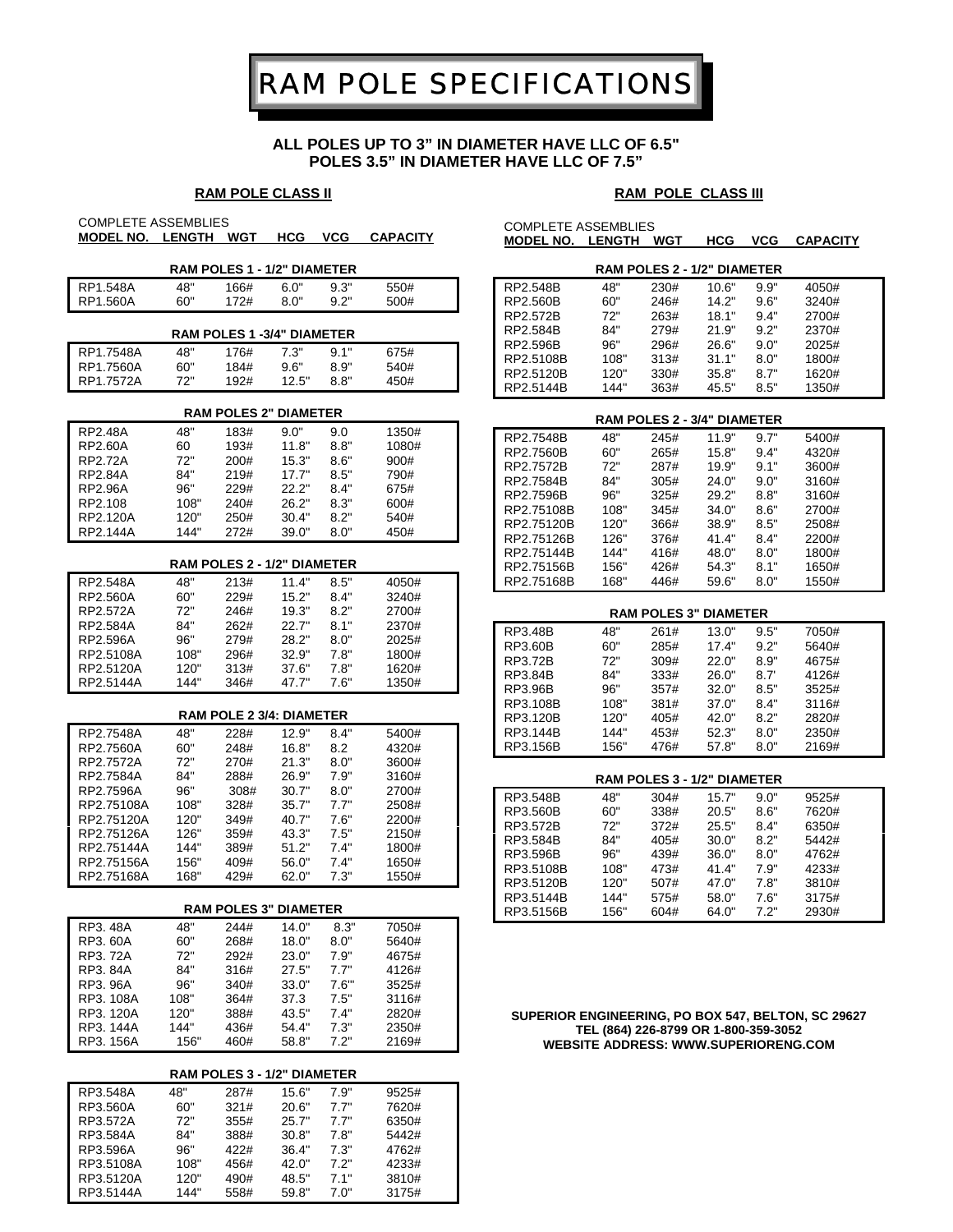Superior Engineering's Fork Mounted Ram Poles offer a solution to quick mounting and removal requirements. Manufactured of the highest quality steel and workmanship, these rams perform under constant usage. The fork pockets will accommodate forks up to 5.0" wide and 2.0" thick. Each fork pocket has a T-handle screw lock for securing the ram to forks. Standard diameters from 1.5" to 3.5" and lengths from 12.0" to 156.0" are available. Special sizes are available upon request. Refer to specification sheet for L.L.C, H.C.G., V.C.G., Weights and capacities.



#### **FEATURES**

-Rotatable and replaceable pole

-Large Fork Pockets accepts 2.35 x 7 forks

-No tool needed for installations

-Tapered to ease entry into core

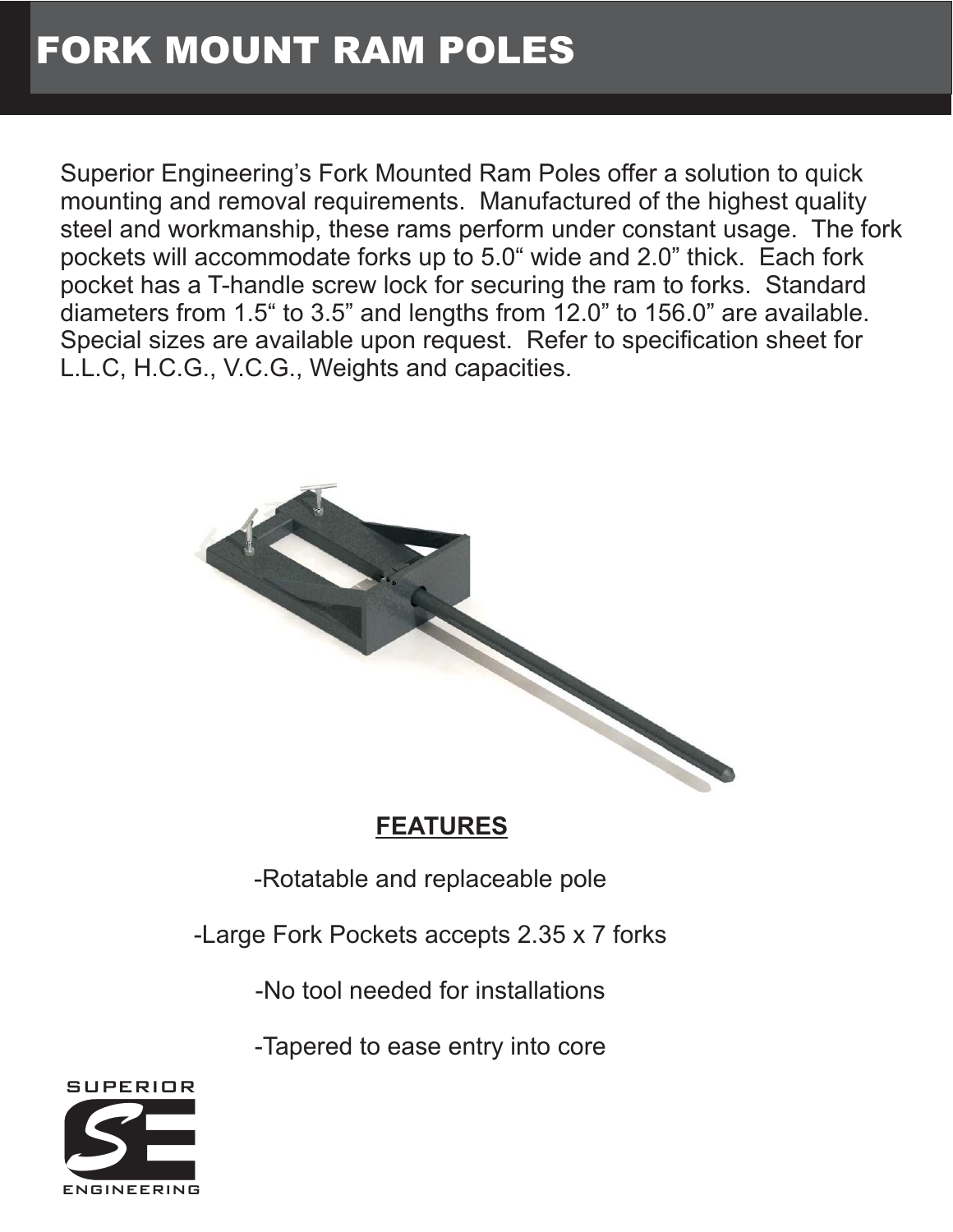## FORK MOUNT RAM POLES

#### T-HANDLE LOCKS

#### FORK POCKET MOUNT

#### HEAVY DUTY BACKPLATE AND GUSSET REINFORCEMENTS

#### REPLACEABLE POLE

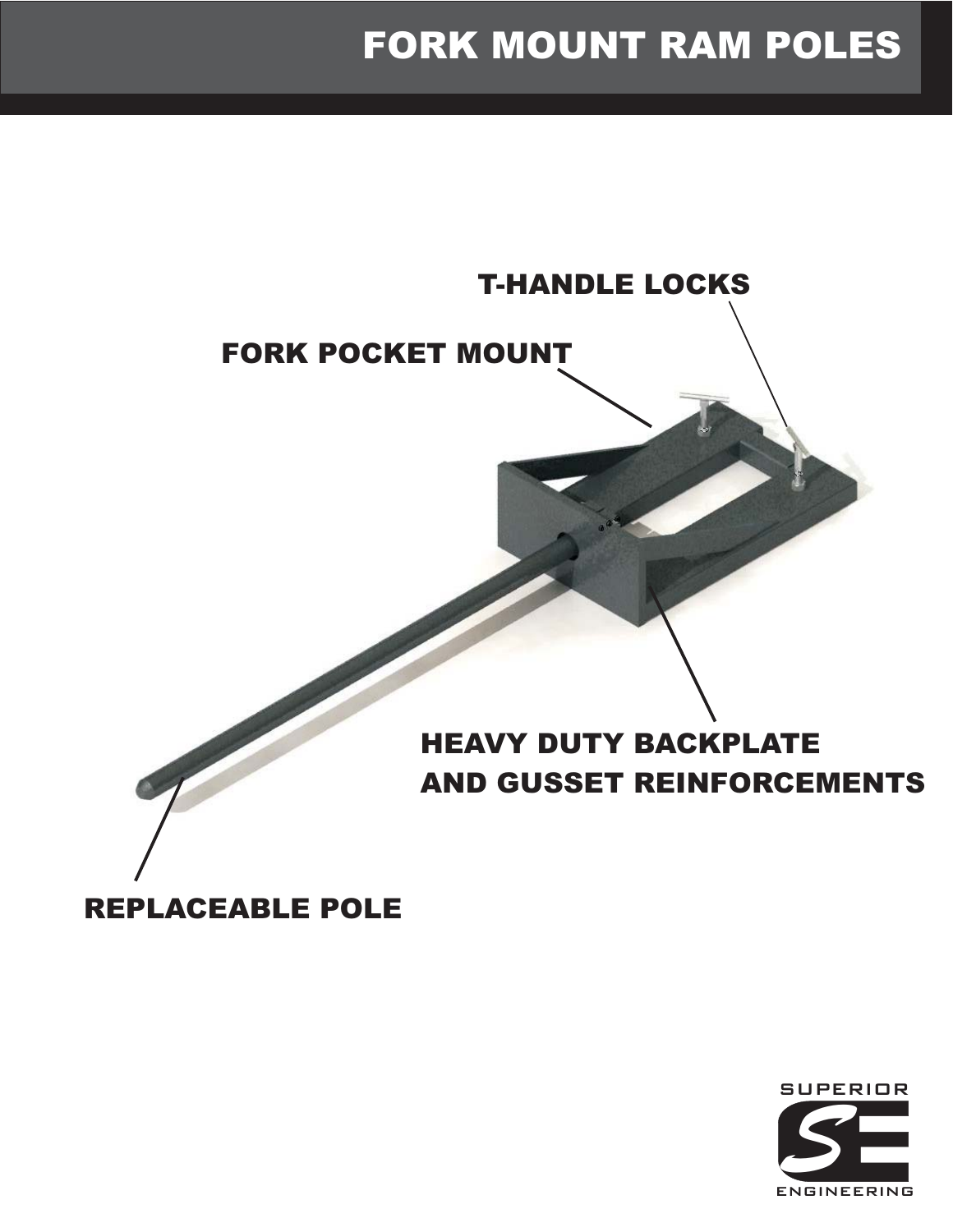### FORK MOUNT RAM POLE SPECIFICATIONS

| <b>MODEL NO.</b>                 | <b>LENGTH</b> | <b>WEIGHT</b>                         | <b>HCG</b>            | <b>VCG</b>              | <b>CAPACITY</b> |  |  |  |  |
|----------------------------------|---------------|---------------------------------------|-----------------------|-------------------------|-----------------|--|--|--|--|
| FORK MOUNT - 1.50 DIA            |               |                                       |                       |                         |                 |  |  |  |  |
| RP1.548D<br>RP1.560D             | 48<br>60      | 296<br>302                            | 22.9<br>26.2          | 7.3<br>7.2              | 550<br>440      |  |  |  |  |
| FORK MOUNT - 1.75 DIA            |               |                                       |                       |                         |                 |  |  |  |  |
| RP1.7548D                        | 48            | 306                                   | 34.8                  | 7.2                     | 675             |  |  |  |  |
| RP1.7560D<br>RP1.7572D           | 60<br>72      | 314<br>322                            | 39.3<br>44.3          | 7.9<br>6.8              | 540<br>450      |  |  |  |  |
| FORK MOUNT - 2.00 DIA            |               |                                       |                       |                         |                 |  |  |  |  |
| <b>RP2.48D</b><br><b>RP2.60D</b> | 48            | $\overline{313}$<br>323               | 28.3<br>33.2          | 7.0                     | 1350            |  |  |  |  |
| RP2.72D                          | 60<br>72      | 334                                   | 39.3                  | 6.8<br>9.0              | 1080<br>900     |  |  |  |  |
| <b>RP2.84D</b>                   | 84<br>96      | 348<br>359                            | 43.9<br>51.6          | 6.5                     | 790             |  |  |  |  |
| <b>RP2.96D</b><br>RP2.108D       | 108           | 370                                   | 58.8                  | 6.4<br>6.3              | 675<br>600      |  |  |  |  |
| RP2.120D<br>RP2.144D             | 120<br>144    | 380<br>402                            | 66.2<br>81.6          | 6.2<br>6.0              | 540<br>450      |  |  |  |  |
|                                  |               |                                       | FORK MOUNT - 2.50 DIA |                         |                 |  |  |  |  |
| RP2.548D                         | 48            | 343                                   | 33.4                  | 6.5                     | 4050            |  |  |  |  |
| RP2.560D<br>RP2.572D             | 60<br>72      | 359<br>376                            | 39.9<br>47.7          | 6.4<br>6.2              | 3240<br>2700    |  |  |  |  |
| RP2.584D                         | 84            | 392                                   | 53.9                  | 6.1                     | 2370            |  |  |  |  |
| RP2.596D                         | 96            | 409                                   | 62.8                  | 6.0                     | 2025            |  |  |  |  |
| RP2.5108D<br>RP2.5120D           | 108<br>120    | 426<br>443                            | 72.5<br>81.2          | 6.8<br>6.7              | 1800<br>1620    |  |  |  |  |
| RP2.5144D                        | 144           | 446                                   | 103                   | 6.6                     | 1350            |  |  |  |  |
| FORK MOUNT - 2.75 DIA            |               |                                       |                       |                         |                 |  |  |  |  |
| RP2.7548D<br>RP2.7560D           | 48<br>60      | 358<br>378                            | 36.4<br>43.6          | 6.4<br>6.2              | 5400<br>4320    |  |  |  |  |
| RP2.7572D                        | 72            | 400                                   | 56.9                  |                         | 3600            |  |  |  |  |
| RP2.7584D<br>RP2.7596D           | 84<br>96      | 418<br>438                            | 62.0<br>69.2          | $6.0$<br>$5.9$<br>$5.8$ | 3160<br>2700    |  |  |  |  |
| RP2.75108D                       | 108           | 458                                   | 78.5                  | 5.7<br>5.6              | 2508            |  |  |  |  |
| RP2.75120D                       | 120           | 479<br>489                            | 87.9                  | 5.5                     | 2200<br>2150    |  |  |  |  |
| RP2.75126D<br>RP2.75144D         | 126<br>144    | 519                                   | 92.7<br>108           | 5.4                     | 1800            |  |  |  |  |
| RP2.75156D<br>RP2.75168D         | 156<br>168    | 538<br>559                            | 117<br>128            | 5.4<br>5.3              | 1650<br>1550    |  |  |  |  |
|                                  |               |                                       |                       |                         |                 |  |  |  |  |
| RP3.48D                          | 48            | FORK MOUNT - 3.00<br>$\overline{374}$ | DIA<br>38.8           | 6.3                     | 7050            |  |  |  |  |
| <b>RP3.60D</b>                   | 60            | 398                                   | 46.3                  | 6.0                     | 5640            |  |  |  |  |
| RP3.72D<br>RP3.84D               | 72<br>84      | 422<br>446                            | 55.6<br>64.0          | 5.9<br>5.7              | 4675<br>4126    |  |  |  |  |
| RP3.96D                          | 96            | 470                                   | 74.3                  | 5.6                     | 3525            |  |  |  |  |
| RP3.108D<br>RP3.120D             | 108<br>120    | 494<br>518                            | 82.5<br>94.0          | 5.5<br>5.4              | 3116            |  |  |  |  |
| RP3.144D                         | 144           | 565                                   | 114                   | 5.3                     | 2820<br>2350    |  |  |  |  |
| RP3.156D                         | 156           | 590                                   | 124                   | 5.2                     | 2169            |  |  |  |  |
| FORK MOUNT - 3.50 DIA            |               |                                       |                       |                         |                 |  |  |  |  |
| RP3.548D<br>RP3.560D             | 48<br>60      | 417<br>451                            | 42.9<br>52.4          | 5.9<br>5.7              | 9525<br>7620    |  |  |  |  |
| RP3.572D                         | 72            | 485                                   | 62.0                  | 5.5                     | 6350            |  |  |  |  |
| RP3.584D<br>RP3.596D             | 84<br>96      | 518<br>552                            | 71.9<br>82.6          | 5.8<br>5.3              | 5442<br>4762    |  |  |  |  |
| RP3.5108D                        | 108           | 586                                   | 93.4                  | 5.2                     | 4233            |  |  |  |  |
| RP3.5120D<br>RP3.5144D           | 120<br>144    | 620<br>688                            | 106<br>128            | 5.1<br>5.0              | 3810<br>3175    |  |  |  |  |
|                                  |               |                                       |                       |                         |                 |  |  |  |  |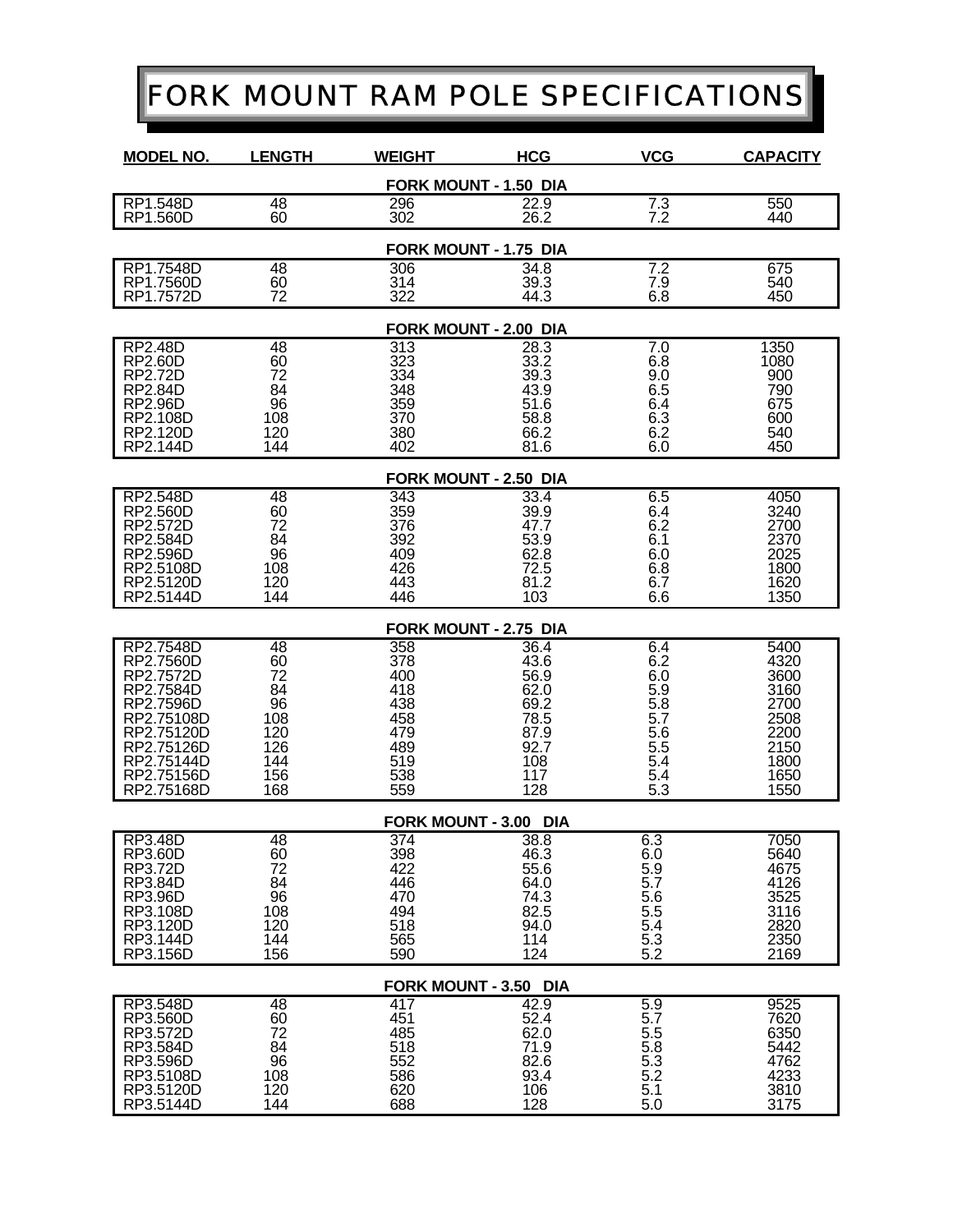## INVERTED FORK MOUNT RAM POLES

Superior Engineering's Inverted Fork Mount Ram pole allows your lift truck to have more capacity than standard ram poles. These poles are manufactured to your requirements.



#### **FEATURES**

-Rotatable and replaceable pole

-Large Fork Pockets accepts 2.35 x 7 forks

-No tool needed for installations

-Tapered to ease entry into core

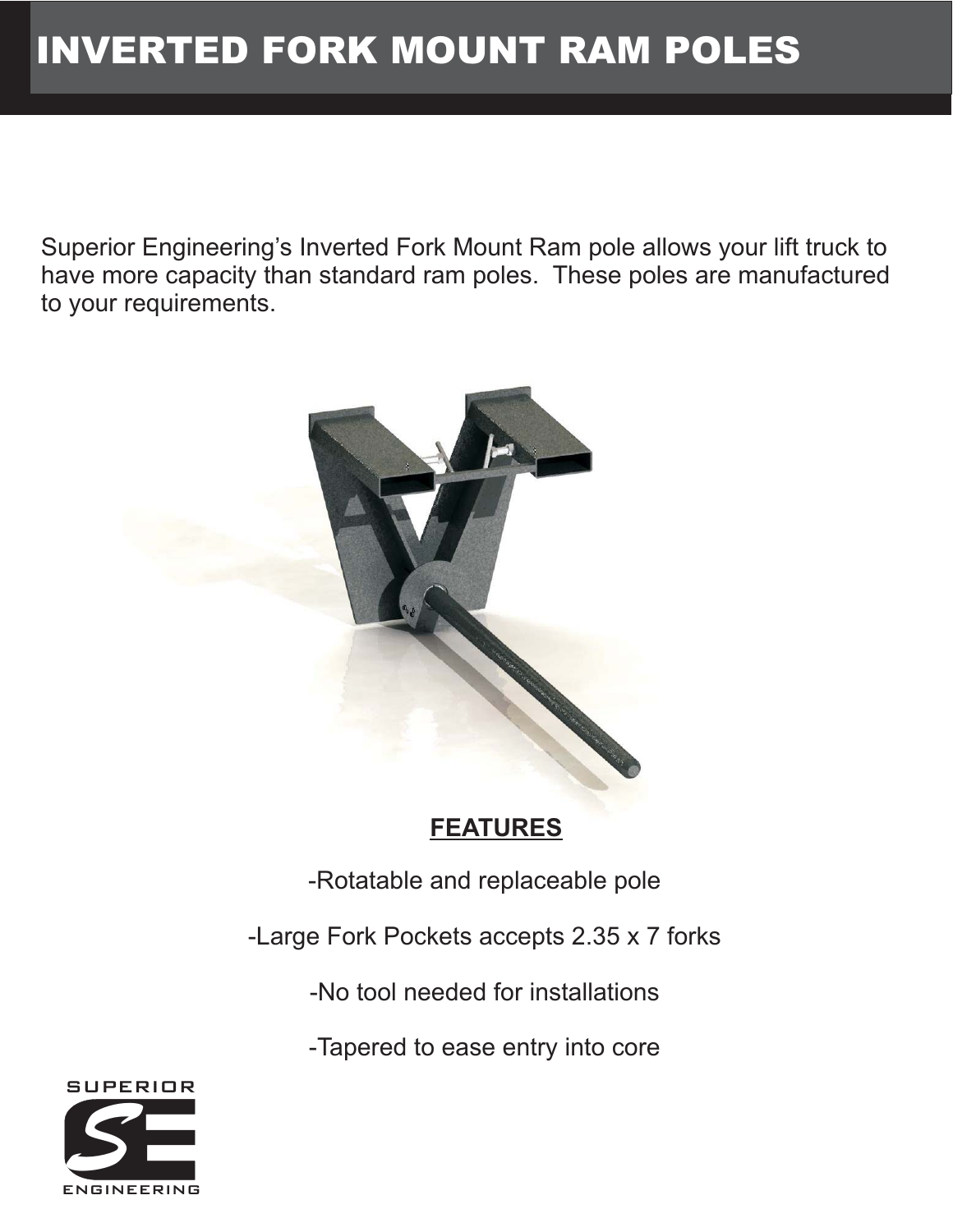## INVERTED FORK MOUNT RAM POLES

#### FORK POCKETS OVER THE POLE CREATES LESS LOST LOAD

#### REPLACEABLE POLE

T-HANDLE LOCKS



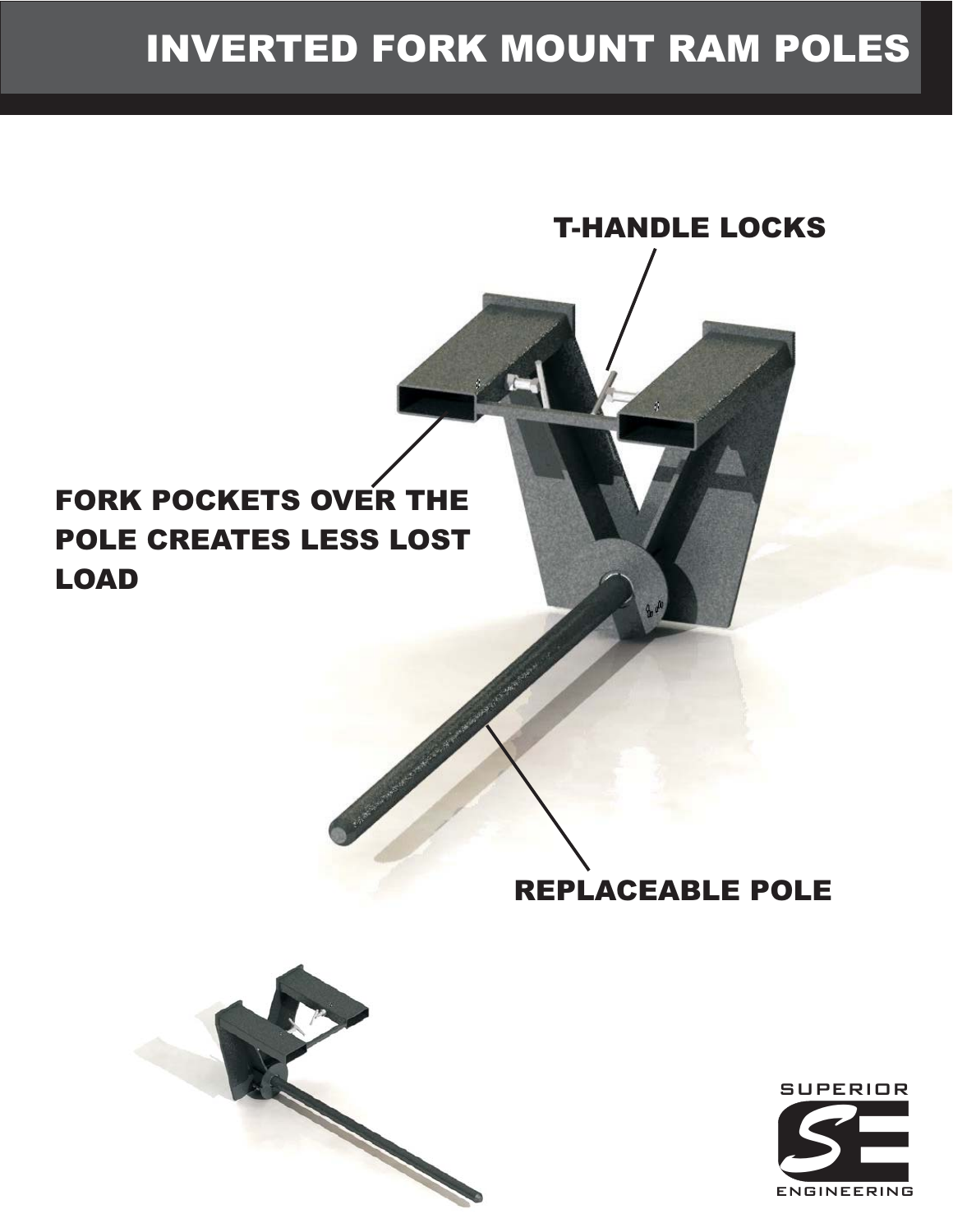## INVERTED FORK MOUNT RAM POLE

## **SPECIFICATIONS**

| <b>MODEL NO.</b>                                | <b>LENGTH</b> | <b>WEIGHT</b>                            | <b>HCG</b>   | <b>VCG</b>         | <b>CAPACITY</b> |  |  |  |  |
|-------------------------------------------------|---------------|------------------------------------------|--------------|--------------------|-----------------|--|--|--|--|
| <b>INVERTED FORK MOUNT - 1.50 DIA</b>           |               |                                          |              |                    |                 |  |  |  |  |
| <b>RP1.548IV</b><br>RP1.560IV                   | 48<br>60      | 328<br>335                               | 6.74<br>7.69 | 18.7<br>18.4       | 550<br>440      |  |  |  |  |
| <b>INVERTED FORK MOUNT - 1.75</b><br>DIA        |               |                                          |              |                    |                 |  |  |  |  |
| RP1.7536IV                                      | 36            | 329                                      | 6.31         | 18.7               | 900             |  |  |  |  |
| <b>RP1.7548IV</b><br>RP1.7560IV                 | 48<br>60      | 337<br>357                               | 7.28<br>8.51 | 18.3<br>18.0       | 675<br>540      |  |  |  |  |
| RP1.7572IV                                      | 72            | 353                                      | 9.95         | 17.7               | 450             |  |  |  |  |
| <b>INVERTED FORK MOUNT - 2.00 DIA</b>           |               |                                          |              |                    |                 |  |  |  |  |
| <b>RP2.36IV</b><br><b>RP2.48IV</b>              | 36<br>48      | 336<br>347                               | 6.67<br>7.90 | 18.4<br>17.9       | 1800<br>1350    |  |  |  |  |
| <b>RP2.60IV</b>                                 | 60            | 357                                      | 9.42         | 17.5               | 1080            |  |  |  |  |
| <b>RP2.72IV</b>                                 | 72            | 368                                      | 11.2         | 17.1               | 900             |  |  |  |  |
| <b>RP2.84IV</b><br><b>RP2.96IV</b>              | 84<br>96      | 379<br>389                               | 13.2<br>15.4 | 16.8<br>16.4       | 790<br>675      |  |  |  |  |
| <b>RP2.108IV</b>                                | 108           | 400                                      | 17.9         | 16.1               | 600             |  |  |  |  |
| <b>RP2.120IV</b>                                | 120           | 410                                      | 20.5         | 15.8               | 540             |  |  |  |  |
| <b>RP2.144IV</b>                                | 144           | 432                                      | 26.2         | 15.2               | 450             |  |  |  |  |
| <b>RP2.536IV</b>                                | 36            | <b>INVERTED FORK MOUNT - 2.50</b><br>368 | 7.52         | <b>DIA</b><br>17.1 | 5400            |  |  |  |  |
| <b>RP2.548IV</b>                                | 48            | 383                                      | 9.22         | 16.6               | 4050            |  |  |  |  |
| <b>RP2.560IV</b>                                | 60            | 401                                      | 11.4         | 16.1               | 3240            |  |  |  |  |
| RP2.572IV                                       | 72            | 418                                      | 13.8         | 15.6               | 2700            |  |  |  |  |
| <b>RP2.584IV</b><br><b>RP2.596IV</b>            | 84<br>96      | 434<br>451                               | 16.5<br>19.5 | 15.1<br>14.7       | 2370<br>2025    |  |  |  |  |
| RP2.5108IV                                      | 108           | 468                                      | 22.6         | 14.3               | 1800            |  |  |  |  |
| RP2.5120IV                                      | 120           | 484                                      | 26.0         | 14.0               | 1620            |  |  |  |  |
| RP2.5144IV                                      | 144           | 518<br><b>INVERTED FORK MOUNT - 2.75</b> | 33.2         | 13.3<br><b>DIA</b> | 1350            |  |  |  |  |
| RP2.7536IV                                      | 36            | 378                                      | 7.96         | 16.8               | 7200            |  |  |  |  |
| RP2.7548IV                                      | 48            | 398                                      | 10.0         | 16.1               | 5400            |  |  |  |  |
| RP2.7560IV                                      | 60            | 418                                      | 12.4         | 15.6               | 4320            |  |  |  |  |
| RP2.7572IV<br>RP2.7584IV                        | 72            | 439<br>459                               | 15.2         | 15.0               | 3600<br>3160    |  |  |  |  |
| RP2.7596IV                                      | 84<br>96      | 479                                      | 18.0<br>21.4 | 14.5<br>14.1       | 2700            |  |  |  |  |
| RP2.75108IV                                     | 108           | 499                                      | 24.9         | 13.7               | 2508            |  |  |  |  |
| RP2.75120IV                                     | 120           | 519                                      | 28.6         | 13.3               | 2200            |  |  |  |  |
| RP2.75144IV<br>RP2.75156IV                      | 144<br>156    | 560<br>580                               | 36.5<br>40.7 | 12.6<br>12.3       | 1800<br>1650    |  |  |  |  |
| RP2.75168IV                                     | 168           | 600                                      | 44.9         | 12.1               | 1550            |  |  |  |  |
| <b>INVERTED FORK MOUNT - 3.00</b><br><b>DIA</b> |               |                                          |              |                    |                 |  |  |  |  |
| RP3.36                                          | 36            | 390                                      | 8.42         | 16.4               | 9400            |  |  |  |  |
| <b>RP3.48IV</b><br><b>RP3.60IV</b>              | 48<br>60      | 414<br>438                               | 10.7<br>13.4 | 15.7<br>15.0       | 7050<br>5640    |  |  |  |  |
| <b>RP3.72IV</b>                                 | 72            | 464                                      | 16.4         | 14.4               | 4675            |  |  |  |  |
| <b>RP3.84IV</b>                                 | 84            | 488                                      | 19.8         | 13.9               | 4126            |  |  |  |  |
| <b>RP3.96IV</b>                                 | 96            | 512                                      | 23.3         | 13.4               | 3525            |  |  |  |  |
| RP3.108IV<br>RP3.120IV                          | 108<br>120    | 536<br>560                               | 27.1<br>31.1 | 13.0<br>12.6       | 3116<br>2820    |  |  |  |  |
| RP3.144IV                                       | 144           | 608                                      | 39.6         | 11.9               | 2350            |  |  |  |  |
| RP3.156IV                                       | 156           | 633                                      | 44.0         | 11.6               | 2169            |  |  |  |  |